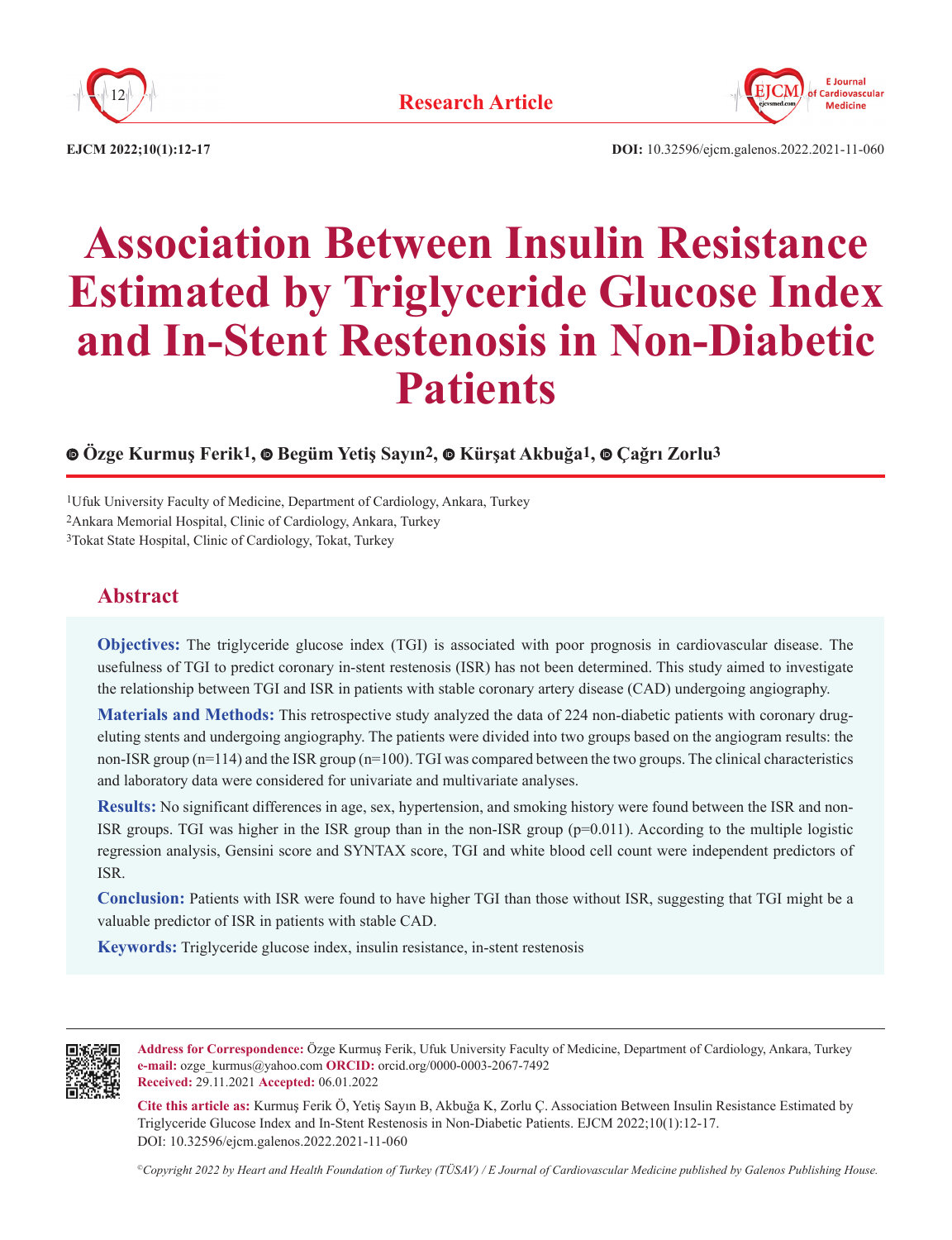

# **Introduction**

Insulin resistance has been established as a mediator of type 2 diabetes mellitus (T2DM), metabolic syndrome, and atherosclerotic cardiovascular disease  $(CVD)^{(1,2)}$ . Chronically increased plasma glucose and triglyceride levels are associated with insulin resistance<sup>(2)</sup>. Triglyceride glucose index (TGI), a product of plasma glucose and triglyceride levels, has been demonstrated to be a surrogate of insulin resistance in previous studies $(3,4)$ .

Despite the evidence that drug-eluting coronary stents reduce restenosis compared with bare-metal stents, stent restenosis is still an ongoing clinical problem<sup>(5)</sup>. Factors related to in-stent restenosis (ISR) are diverse. T2DM and hyperinsulinemia are known to be associated with increased restenosis rate after stent implantation $(6,7)$ .

Previous studies indicated that TGI was associated with the risk of incident hypertension and incident CVD and adverse outcomes in patients with acute coronary syndromes<sup> $(8-11)$ </sup>. No previous study exclusively investigated the usefulness of TGI in predicting ISR. Therefore, this study examined the relationship between TGI and ISR in patients undergoing coronary angiography for stable coronary artery disease (CAD).

# **Materials and Methods**

This retrospective study assessed the data of 1,310 patients who had undergone coronary angiography between January 2019 and June 2020 in our angiography laboratory because of suspicion of stable CAD. Patients with incomplete data, diabetes mellitus (DM), prior coronary artery bypass grafting, bare-metal stent, prior intervention of ISR, systemic inflammatory disease, renal or hepatic failure, severe heart failure, hypo/ hyperthyroidism, extreme body mass index (BMI), suspected familial hypertriglyceridemia or receiving fenofibrate were not included in the study. Finally, the data of 224 patients were evaluated in the analysis. The patients were divided into two groups according to their angiography results: the non-ISR group (n=114) and the ISR group  $(n=100)$ .

All patients in the present study had previously implanted coronary drug-eluting stents in our institution. Coronary angiography was performed using the standard Judkins technique. Angiographic restenosis was defined as stenosis  $\geq 50\%$  of the lumen diameter of the previously implanted stent (ISR and/or 5 mm proximal and distal to the stent edge). The angiographic results and the severity of ISR were recorded from patients' files. If the patient had more than one stent, the stent with the most severe restenosis was recorded. Baseline diagnostic angiograms of the patients were assessed independently by two experienced cardiologists to evaluate the extent and severity of CAD by calculating the Gensini and SYNTAX scores. The Gensini score was calculated by assigning a severity score to each coronary narrowing on the basis of the degree of luminal stenosis and its location. Decreases in luminal diameter of 25%, 50%, 75%, 90%, 99%, and total occlusion were given scores of 1, 2, 4, 8, 16 and 32, respectively. The score was then multiplied by a factor symbolizing the functional significance of the myocardial area supplied by that segment $(12)$ . The SYNTAX score for each patient was calculated by scoring all coronary lesions producing  $\geq 50\%$  diameter stenosis in vessels  $\geq 1.5$  mm<sup>(13)</sup>. Stent restenosis was excluded while calculating Gensini and SYNTAX scores. The assessed clinical parameters were age, gender, weight, height, coronary risk factors, and statin use. Hypertension was defined as systolic blood pressure ≥140 mmHg and/or diastolic blood pressure ≥90 mmHg or current medication with antihypertensive drugs. The BMI was calculated as body weight in kilograms divided by the squared value of body height in meters  $\frac{\text{kg}}{m^2}$ .

Plasma lipid and plasma glucose level measurements were performed on fasting venous blood samples taken before the angiography. Plasma levels of total cholesterol, low-density lipoprotein cholesterol (LDL-C), high-density lipoprotein cholesterol (HDL-C), triglyceride and glucose were measured using a clinical biochemistry analyzer (Abbott Architect c 8000). The TGI was calculated as the "ln [fasting triglyceride (mg/dL) x fasting plasma glucose  $(mg/dL) / 2$ ]"(14).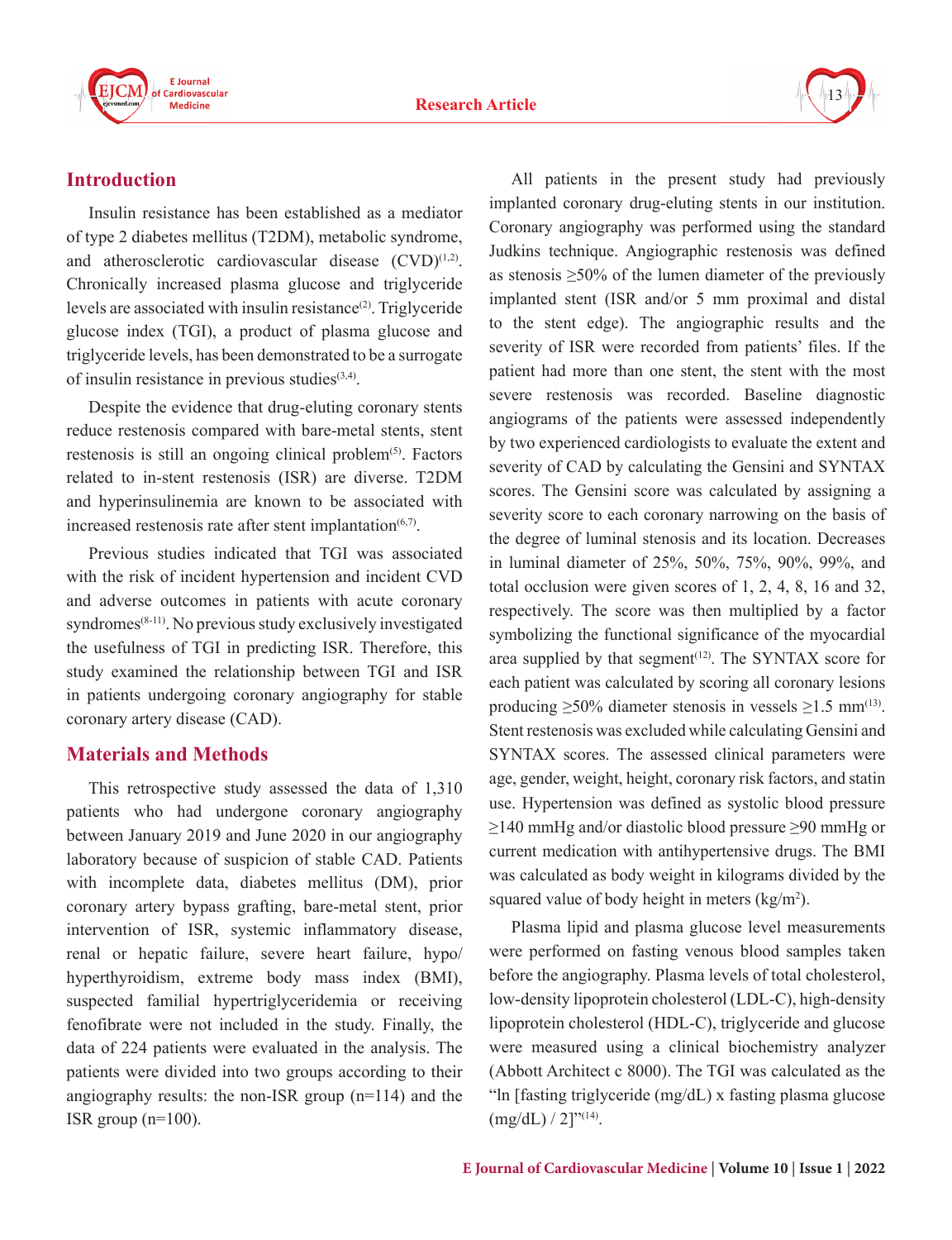



The study was approved by the Mersin University Clinical Research Ethics Committee (approval number: 2021/33). Patient data were analyzed retrospectively.

#### **Statistical Analysis**

Continuous variables were expressed as mean± standard deviation; categorical variables were defined as percentages. The distribution of continuous variables was considered normal or not based on the Kolmogorov-Smirnov test. The Student's t-test was used to compare continuous variables. Differences in the distribution of categorical variables were assessed by chi-square test. Univariate and multiple logistic regression analyses were used to identify the independent predictors of ISR. Variables with p-value equal to or less than 0.25 on univariate analysis were selected for multiple analysis. The Pearson's correlation analysis was employed to examine the correlation between continuous variables. A p-value of <0.05 was considered statistically significant. Data analyses were performed using SPSS for Windows, version 27.0 (SPSS Inc., Chicago, IL, United States).

#### **Results**

The mean age of the study population was  $64.0 \pm 10.2$ years, and 68.8% of the 224 patients were male. Moreover, 59% of the patients had hypertension, and 27% had any smoking history. The mean Gensini score was  $42.8\pm6.5$ and the mean SYNTAX score was 13.5±6.5. The Gensini score was highly correlated with the SYNTAX score  $(r=0.904, p<0.001)$ . The TGI weakly correlated with the Gensini and SYNTAX scores ( $r=0.243$ ,  $p=0.041$ ,  $r=0.247$ , p=0.036, respectively). The demographic characteristics of both the non-ISR group and ISR group are shown in Table 1. No significant differences in age, sex, hypertension, any smoking history and statin use were found between the two groups. Patients' medicines were recorded after admission to hospital and all patients found to have full compliance to antiaggregant therapy. The Gensini and SYNTAX scores were higher in the ISR group than the non-ISR group. TGI, total cholesterol, LDL-C, uric acid levels and white blood cell count were higher in the ISR group than in the non-ISR group. BMI, creatinine and hemoglobin did not differ between the groups.

| <b>Variable</b>                              | <b>ISR</b> group<br>$(n=100)$ | Non-ISR group<br>$(n=114)$ | p-value |
|----------------------------------------------|-------------------------------|----------------------------|---------|
| Age (year)                                   | $65.9 + 9.9$                  | 63.6±10.3                  | 0.290   |
| Male $(\%)$                                  | 69.0                          | 74.5                       | 0.366   |
| Hypertension (%)                             | 60.0                          | 63.1                       | 0.635   |
| Smoking (%)                                  | 27.0                          | 28.9                       | 0.752   |
| Receiving statin (%)                         | 65.0                          | 68.4                       | 0.596   |
| BMI ( $kg/m2$ )                              | $26.8 \pm 3.2$                | $26.6 \pm 3.4$             | 0.360   |
| <b>Gensini score</b>                         | 48.5±13.7                     | $41.6 \pm 12.8$            | 0.027   |
| <b>SYNTAX score</b>                          | $16.2 \pm 5.5$                | $11.9 \pm 5.8$             | 0.034   |
| <b>TGI</b>                                   | $5.1 \pm 0.33$                | $4.7 \pm 0.32$             | 0.011   |
| White blood cell count (x10 <sup>9</sup> /L) | $8.12 \pm 1.5$                | $7.13 \pm 2.5$             | 0.040   |
| Hemoglobin (g/dL)                            | $13.6 \pm 1.8$                | $13.8 + 1.9$               | 0.551   |
| Total cholesterol (mg/dL)                    | 185.5±21.5                    | 179.6±21.6                 | 0.045   |
| LDL-C (mg/dL)                                | $108.4 \pm 11.4$              | $100.3 \pm 10.4$           | 0.041   |
| Uric acid (mg/dL)                            | $6.19 \pm 1.5$                | $5.28 \pm 1.4$             | 0.012   |
| Creatinine (mg/dL)                           | $1.0 + 0.2$                   | $1.1 \pm 0.2$              | 0.715   |

ISR: In-stent restenosis, BMI: Body mass index, TGI: Triglyceride glucose index, LDL-C: Low density lipoprotein cholesterol, HDL-C: High density lipoprotein *cholesterol*

*Significant p-values are shown in bold.*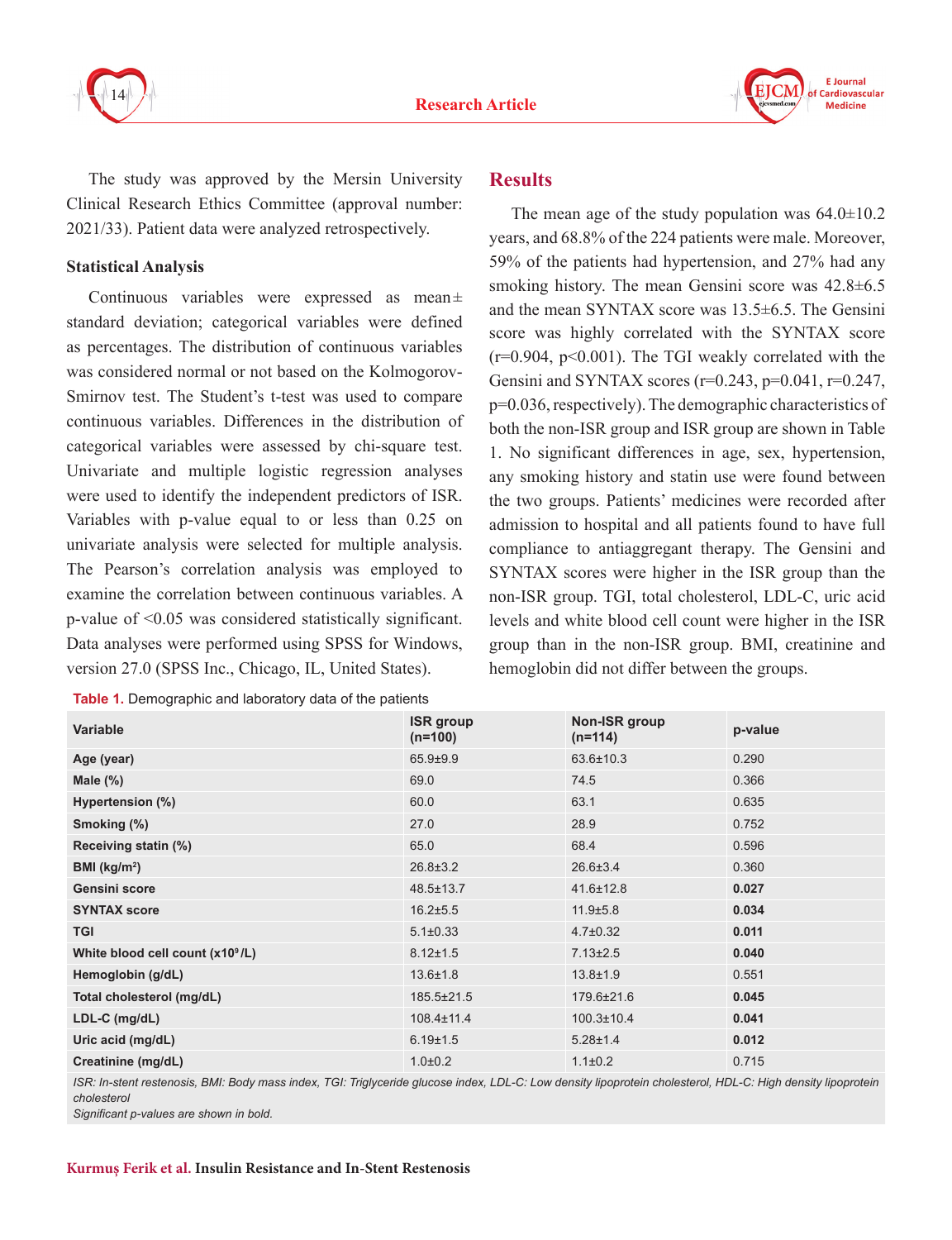

In univariate analysis, TGI (p=0.010), total cholesterol  $(p=0.029)$ , uric acid levels  $(p=0.044)$ , white blood cell count ( $p=0.018$ ), SYNTAX ( $p=0.001$ ) and Gensini scores (p=0.001) were associated with ISR. Multiple logistic regression analysis revealed that TGI (p=0.015), white blood cell count ( $p=0.027$ ), Gensini score ( $p=0.001$ ) and SYNTAX score (p=0.001) were independent predictors of ISR (Table 2). Each time TGI increased a unit, patients were 1.3 times more likely to have ISR [Odds ratio (OR)=1.328, 95% confidence interval (CI)=1.103-1.654; p=0.015)]. Also, each time Gensini score increased a unit, patients were 1.2 times more likely to have ISR (OR=1.231, 95% CI=1.130-1.675; p=0.001). When SYNTAX score increased a unit, patients were 1.3 times more likely to have ISR (OR=1.301, 95% CI=1.140-1.790; p=0.001).

## **Discussion**

This study found that TGI was higher in the ISR group than in the non-ISR group. After adjusting for the confounding factors, TGI was significantly associated with ISR. Insulin resistance causes an increase in blood triglyceride and glucose levels<sup>(2)</sup>. TGI has been used as a predictor of insulin resistance in recent studies<sup>(3,4)</sup>. Also, TGI has been demonstrated to be a valuable predictor of T2DM(15).

Recent studies have used TGI as a biomarker in patients with CVD or with metabolic risk factors. TGI has been found to be associated with subclinical atherosclerosis, arterial stiffness and incident  $CVD^{(9,16)}$ . It has also been found to be a predictor of future cardiovascular events in patients with stable  $CAD<sup>(17)</sup>$ . In this study, patients with ISR had higher TGI compared with those without ISR.

Also, TGI correlated with the severity of atherosclerotic lesions, was evaluated as Gensini and SYNTAX scores, in the present study population.

Different clinical, angiographic and operative factors may have a role in ISR. The restenosis rate is approximately  $\leq 10\%$  in drug-eluting stent era<sup>(5)</sup>. DM is a well-known risk factor for restenosis. Neointimal tissue proliferation is one of the mechanisms of ISR in diabetic patients<sup> $(18)$ </sup>. An insulin-sensitizing agent, troglitazone, was shown to reduce neointimal tissue proliferation<sup>(19)</sup>. Hyperinsulinemia during the oral glucose test was found to be associated with neointimal tissue proliferation in non-diabetic patients<sup>(20)</sup>. Increased secretion of insulin during the oral glucose test was also found to be associated with angiographic restenosis in non-diabetic patients<sup>(9)</sup>. Although cumulative evidence supports that insulin resistance is associated with increased CVD morbidity and mortality regardless of DM, insulin resistance has not received much attention in nondiabetic patients with CAD. TGI has been demonstrated to be significantly associated with insulin resistance even better than homeostasis model assessment of insulin resistance  $(HOMA-IR)$  in non-diabetic patients<sup>(3,4)</sup>. HOMA-IR is a relatively extensive method and it is not easily available. TGI is a practical tool and easily available. Insulin resistance by TGI was evaluated in the present study and it was found to be an independent predictor of ISR. TGI might identify patients with higher risk, thereby bringing attention to improving of insulin resistance besides dyslipidemia in CAD patients without DM.

White blood cell count, SYNTAX and Gensini scores were also independent predictors of ISR in the present study. Our results are consistent with previous studies.

**Table 2.** Multiple binomial logistic regression analysis: predictors of in-stent restenosis

| <b>Predictors</b>               | Regression<br>coefficients | Odds ratio | 95% confidence<br>interval | p-value |
|---------------------------------|----------------------------|------------|----------------------------|---------|
| <b>Gensini score</b>            | 0.208                      | 1.231      | 1.130-1.675                | 0.001   |
| <b>SYNTAX score</b>             | 0.263                      | 1.301      | 1.140-1.790                | 0.001   |
| <b>TGI</b>                      | 0.284                      | 1.328      | 1.103-1.654                | 0.015   |
| White blood cell count          | 0.145                      | 1.156      | 1.041-1.280                | 0.027   |
| TGI: Triglyceride glucose index |                            |            |                            |         |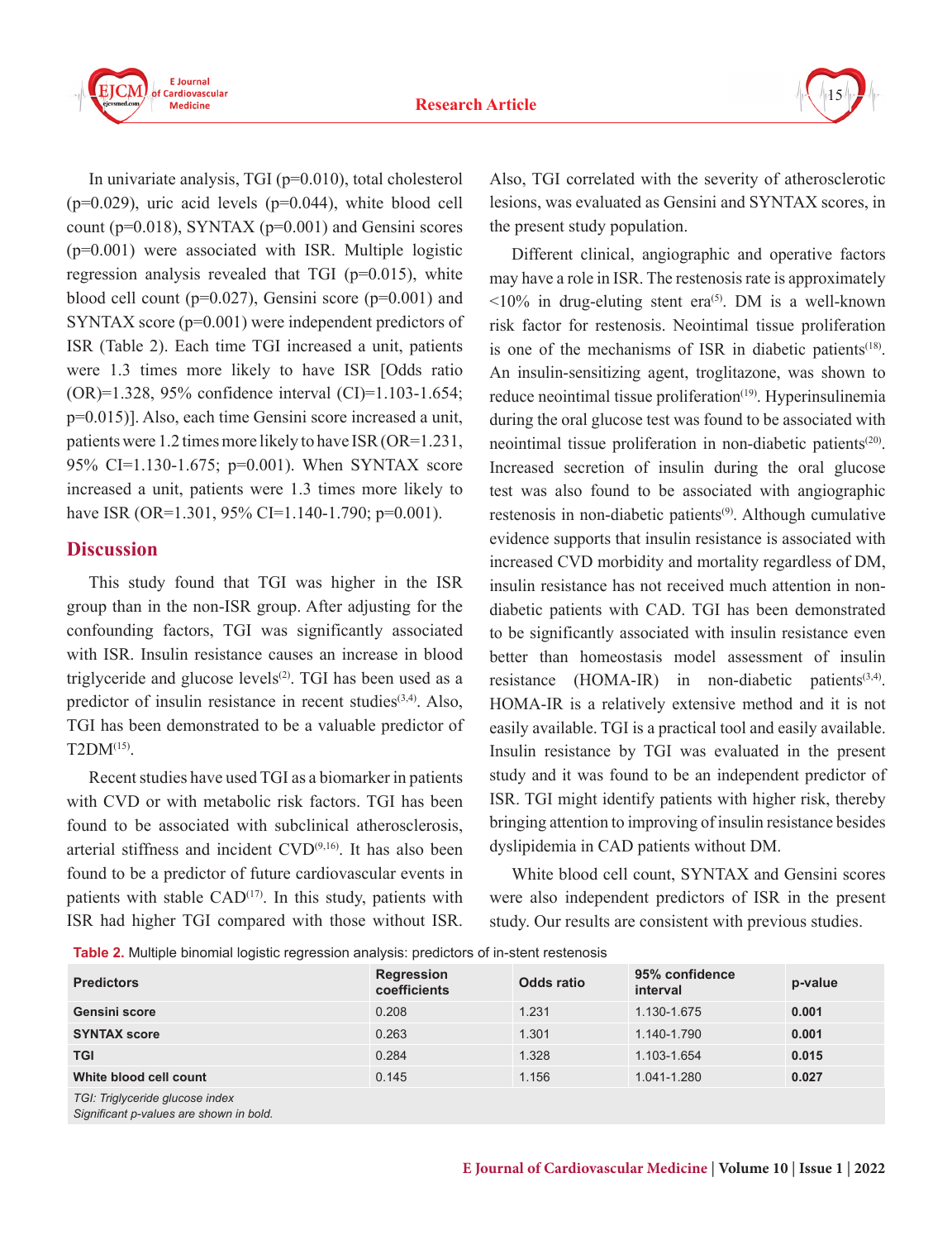



Higher white blood cell count is an indicator of inflammation and high levels of inflammatory factors have been found to be related to a greater risk of restenosis<sup>(21)</sup>. Higher inflammatory markers such as white blood cell count may indicate greater atherosclerotic disease activity and susceptibility to endothelial dysfunction and neointimal tissue proliferation<sup>(21)</sup>. Serum uric acid levels had been shown as a predictor for cardiovascular diseases with an increased inflammatory response. Also, some studies showed that preprocedural uric acid levels increased the bare-metal stent ISR in patients with stable and unstable angina pectoris<sup> $(22)$ </sup>. In our study, univariate analysis showed that uric acid levels had also an impact in higher degrees of ISR. Higher Gensini and SYNTAX scores are also indicators of extensive atherosclerotic disease and ongoing, accelerated atherosclerotic process and neo atherosclerosis is one of the potential mechanisms of the restenosis $(23)$ .

#### **Study Limitations**

This study has several limitations. The effects of all potential confounding factors on ISR could not be controlled because of the retrospective design of the study. Patients with DM and receiving fenofibrate were not included in the present study, but patients with undiagnosed DM and dyslipidemias may affect plasma glucose and triglyceride levels. Another study which includes easily available inflammatory and oxidative indices including red cell distribution width, platelet to lymphocyte ratio, neutrophil to lymphocyte ratio, monocyte to high-density lipoprotein cholesterol ratio, serum total bilirubin levels that may cause ISR could be planned and compared with TGI. Finally, this was an observational study and hence did not provide a cause-effect relationship.

### **Conclusion**

In conclusion, the results of this study suggested that TGI was an independent predictor of ISR in stable CAD patients without DM. However, further studies are required to validate these results and determine whether the combination of high triglyceride and high glucose levels may represent an underlying mechanism for ISR.

#### **Ethics**

**Ethics Committee Approval:** This study was approved by Mersin University Clinical Research Ethics Committee (approval number: 2021/33).

**Informed Consent:** Patient data were collected retrospectively.

**Peer-review:** Externally peer-reviewed.

#### **Authorship Contributions**

Surgical and Medical Practices: Ö.K.F., B.Y.S., K.A., Ç.Z., Concept: Ö.K.F., B.Y.S., K.A., Ç.Z., Design: Ö.K.F., B.Y.S., K.A., Ç.Z., Data Collection and/or Processing: Ö.K.F., B.Y.S., K.A., Ç.Z., Analysis and/or Interpretation: Ö.K.F., B.Y.S., K.A., Ç.Z., Literature Search: Ö.K.F., B.Y.S., K.A., Ç.Z., Writing: Ö.K.F., B.Y.S., K.A., Ç.Z.

**Conflict of Interest:** The authors report conflicts of interest regarding the content herein.

**Financial Disclosure:** This research received no specific grant from any funding agency.

# **References**

- 1. Rask-Madsen C, Kahn CR. Tissue-specific insulin signaling, metabolic syndrome, and cardiovascular disease. Arterioscler Thromb Vasc Biol 2012;32:2052-9.
- 2. Ormazabal V, Nair S, Elfeky O, Aguayo C, Salomon C, Zuñiga FA. Association between insulin resistance and the development of cardiovascular disease. Cardiovasc Diabetol 2018;17:122.
- 3. Guerrero-Romero F, Simental-Mendía LE, González-Ortiz M, et al. The product of triglycerides and glucose, a simple measure of insulin sensitivity. Comparison with the euglycemic-hyperinsulinemic clamp. J Clin Endocrinol Metab 2010;95:3347-51.
- 4. Vasques AC, Novaes FS, de Oliveira Mda S, et al. TyG index performs better than HOMA in a Brazilian population: a hyperglycemic clamp validated study. Diabetes Res Clin Pract 2011;93:e98-100.
- 5. Buccheri D, Piraino D, Andolina G, Cortese B. Understanding and managing in-stent restenosis: a review of clinical data, from pathogenesis to treatment. J Thorac Dis 2016;8:E1150-62.
- 6. Paramasivam G, Devasia T, Jayaram A, et al. In-stent restenosis of drugeluting stents in patients with diabetes mellitus: Clinical presentation, angiographic features, and outcomes. Anatol J Cardiol 2020;23:28-34.
- 7. Babalik E, Gürmen T, Orhan L, et al. Increased secretion of insulin during oral glucose tolerance test can be a predictor of stent restenosis in nondiabetic patients. Catheter Cardiovasc Interv 2003;58:306-12.